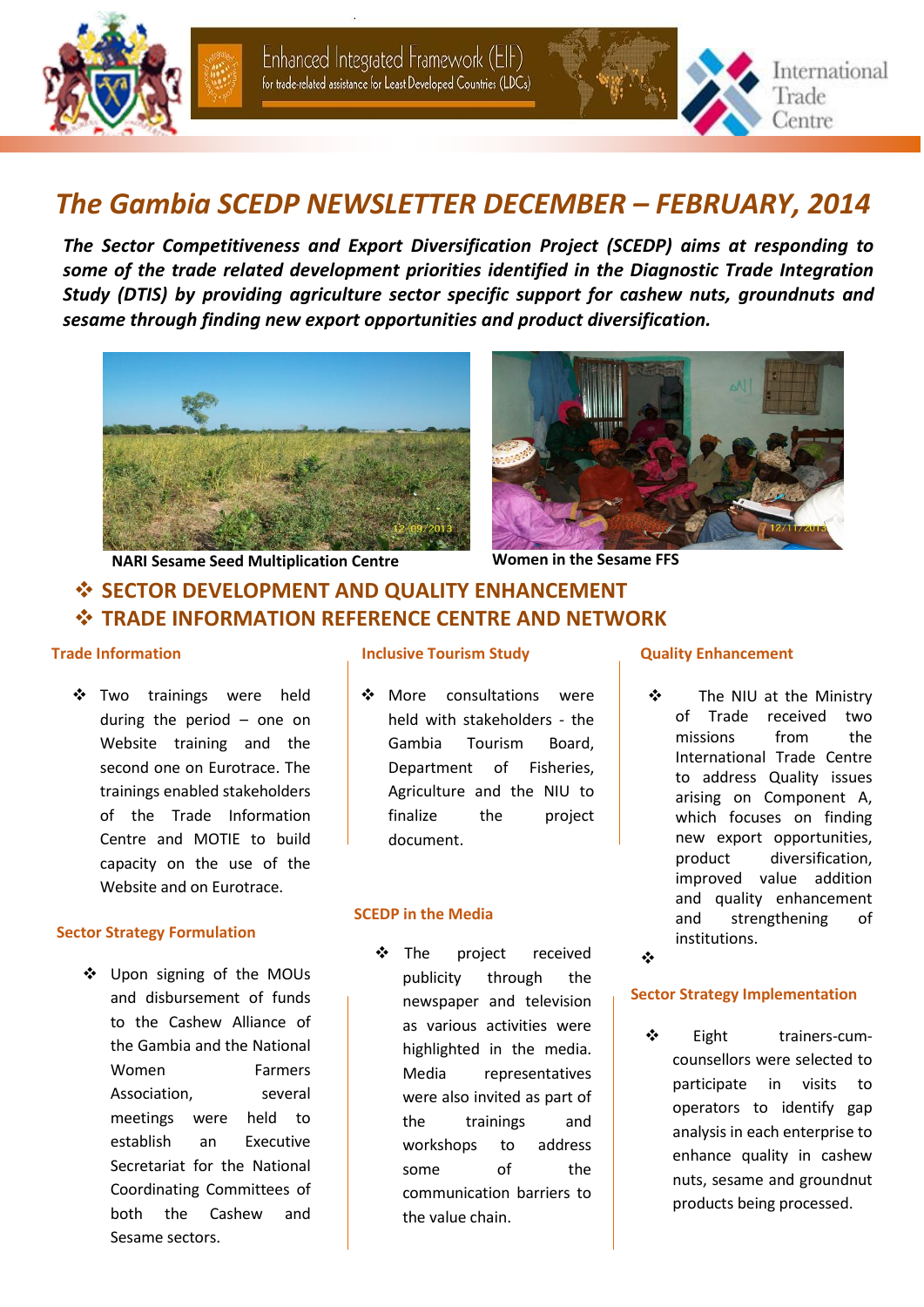

**NARI Lab to be refurbished** 

 implementation and sustainability of all interventions in **The Project Steering Committee (PSC) of the Sector**  Competitiveness and Export Diversification Project (SCEDP) held a country wide monitoring mission from 9th to 14th December with the overall objective of evaluating the the field. Several intervention sites were visited including the National Agricultural Research Institute (NARI) lab and Seed Multiplication facility as well as Farmer Field Schools in all the five regions in the Gambia. The monitoring mission as recommended by the PSC is a requirement to guide the implementation of the SCEDP. The SCEDP which places great emphasis on quality as part of its efforts to improve the quality of products especially in the three sectors (Cashew, Groundnut and Sesame) has provided a means of achieving quality products in the Gambia through the NARI Seed Multiplication facility and the FFS in all the regions in the Gambia. The five (5) day mission brought together stakeholders and FFS lead institutions across the country to assess the level of implementation, constraints, and achievements and most importantly the sustainability of the SCEDP activities.



**PSC Mission visit Women in the Sesame FFS** 

**To increase awareness of Hygiene Practices and Food** Safety Systems on HACCP, the NIU in collaboration with the International Trade Centre conducted a one day sensitization workshop on "Building Awareness on Prerequisites Programmes (GAP, GHP, GMP) and Food Safety Systems based on HACCP in International Trade". The one day workshop was part of a mission with a series of events commenced from  $15^{th}$  –  $24^{th}$  January. The mission team consisting of one international consultant, an expert from ITC and a national consultant also conducted a three day workshop on "Implementing HACCP" and a one day workshop on "Documentation for HACCP".



**Participants at the HACCP Sensitization** 

The one day sensitization workshop attended by fiftynine representatives included senior managers of groundnuts, cashew nuts and sesame and other agri-food processing supplying to domestic markets and exporting enterprises, personnel responsible for establishing and implementing the organizations of food safety system including pre-requisite programmes (PRPs) and HACCP plan. Other participants include government officials who need to implement the country food regulations, agencies promoting and funding the implementation of food safety in groundnuts, cashew nuts and sesame and other agri-food sector and the eight trainer's cumcounsellors selected to participate in the EIF programme. The workshop provided an opportunity for participants to be enlightened on a wide variety of topics such as: Concepts of Food Quality and Global Trends, Understanding WTO and Agreements on TBT and SPSP, Food Safety and Quality Act 2011 and the Codex Alimentarius Commission (CAC) and various food safety Standards. Participation during the workshop was interactive as most participants were pleased with the knowledge of the international consultant and ITC expert.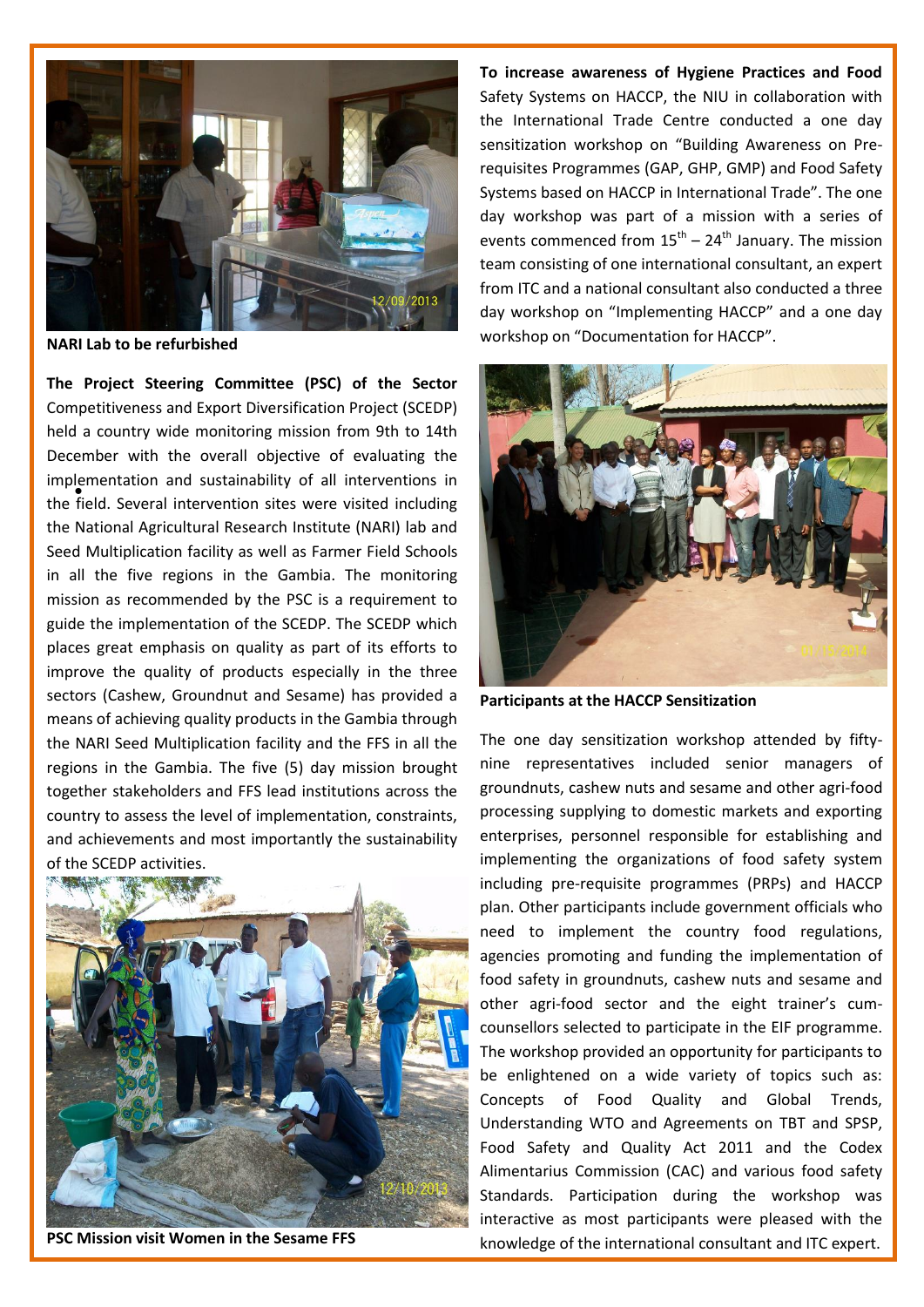# **The EIF NIU once again collaborated with ITC as part of** the Quality Enhancement component of the project, to conduct a series of workshops and consultations geared towards enhancing the quality of groundnuts, cashew nuts and sesame. The project which provides specific support for the three sectors under Component A focuses on finding new export opportunities, product diversification, improved value addition, quality enhancement and strengthened sector support institutions. The mission involved a series of meetings and consultations with stakeholders. The events held from  $24<sup>th</sup>$  to  $28<sup>th</sup>$  February, commenced with a two day Export Quality Management workshop from  $24^{th}$  –  $25^{th}$  February for Trade Support Institutions and Enterprises for the three sectors: groundnut, cashew nuts and sesame. The workshop was attended by forty-four people including seven women who had an opportunity to learn more about the Technical Barriers to Trade, TBT, WTO and its Agreements on TBT and SPS. Other topics covered included Standards, Technical Regulations and SPS Measures, Conformity Assessment and Quality Management.



**Export Quality Management Workshop**

**On 26th February, a one day sensitization workshop on** Quality Assurance Framework (QAF) for Cashew nuts and Sesame was held to enlighten participants on the elements of the QAF, the Good Practices and Food Safety Management Systems. The QAF prepared in 2012 as part of the SCEDP requirements was reviewed in the context of, the National Quality Policy, the National Quality Infrastructure and the National Technical Regulatory Framework. Issues relating to Quality and Food Safety in the Farmer Field Schools were addressed during the sensitization by the FFS National Consultant. The sensitization ended with break sessions on the application of the QAF for the Sesame and Cashew Nut sectors and presentations of the brainstorming session.



**Participants at the Sensitization Workshop**

**Upon completion of the sensitization on the QAF, there** was an official launching of the QAF document and the Farmer Field Schools Manuals for Groundnuts, Cashew nuts and Sesame. The manuals were developed under the SCEDP with support from national and international consultants in close collaboration with sector stakeholders. The FFS manuals (eight in total) includes a Production Field Guide, Guidelines for Quality Enhancement and Food Safety in Export Crops in the Gambia for the three crops as well as a manual for Master Trainers and Core Trainers. The QAF for import/export products is based on: Good Agricultural Practices, Good Hygiene Practices, Good Manufacturing Practices, Food Safety and Quality Management Systems (HACCP, ISO Standards, e.g. ISO 9001 and ISO 22000).



**Launching of the QAF and FFS Manuals**

**Project Beneficiaries: Ministry of Trade, Industry, Regional Integration and Employment, Ministry of Agriculture, Gambia Bureaus of Statistics, The Gambia Chamber of Commerce and Industry, The Gambia Revenue Authority Farmers and Processors of Groundnut, Cashew nut and Sesame**